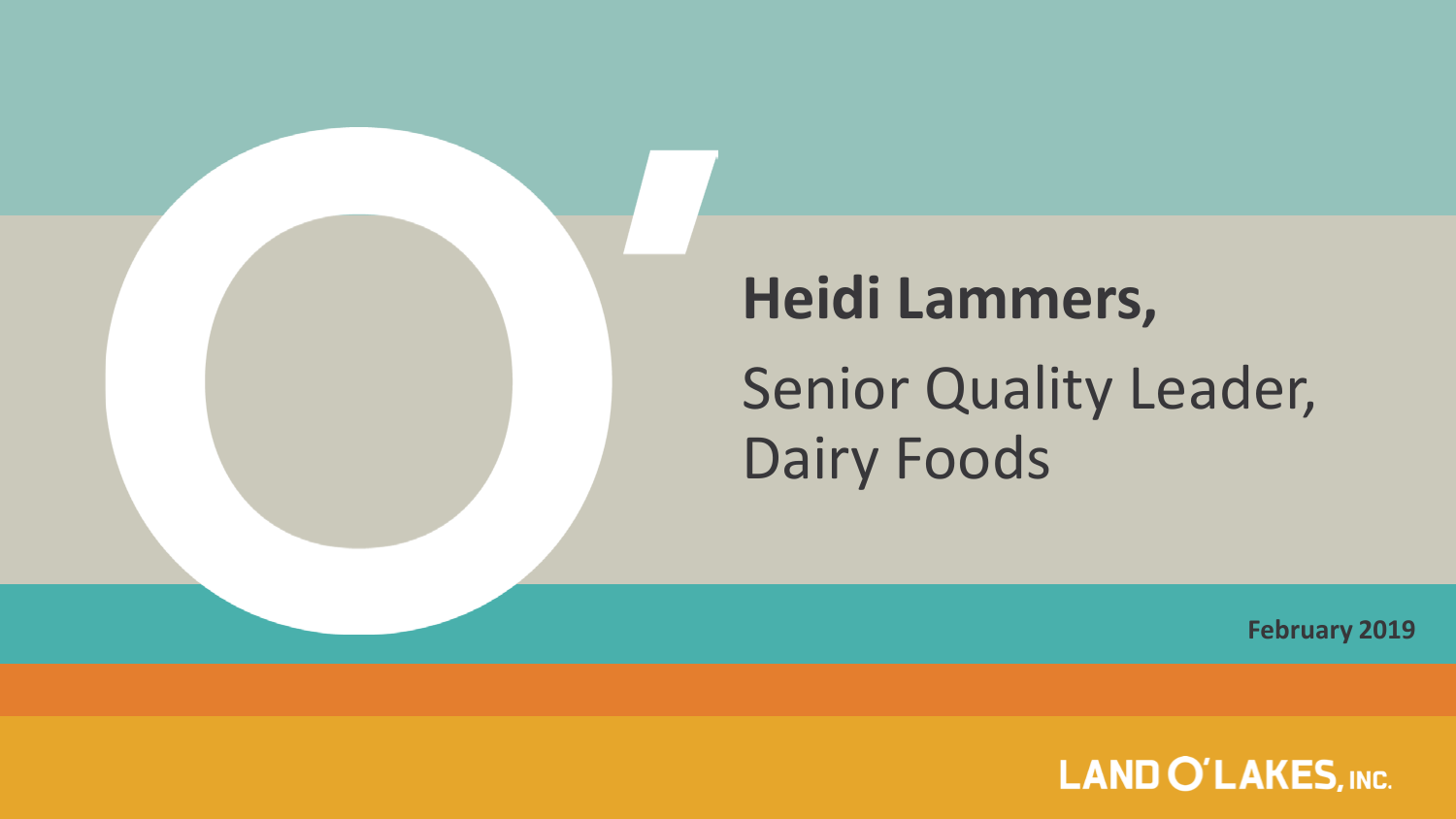#### **OUR MISSION**

**To deliver uncompromising product safety and delight our customers through high quality and exceptional service. Achieved through the application of scientific knowledge, systems development, deployment, and verification**







#### **OUR VALUES**

**Committed to making our best better… every day**



#### **OUR VISION**

**Quality is a shared responsibility, owned by 10,000 Quality Champions who regard Quality as a core value**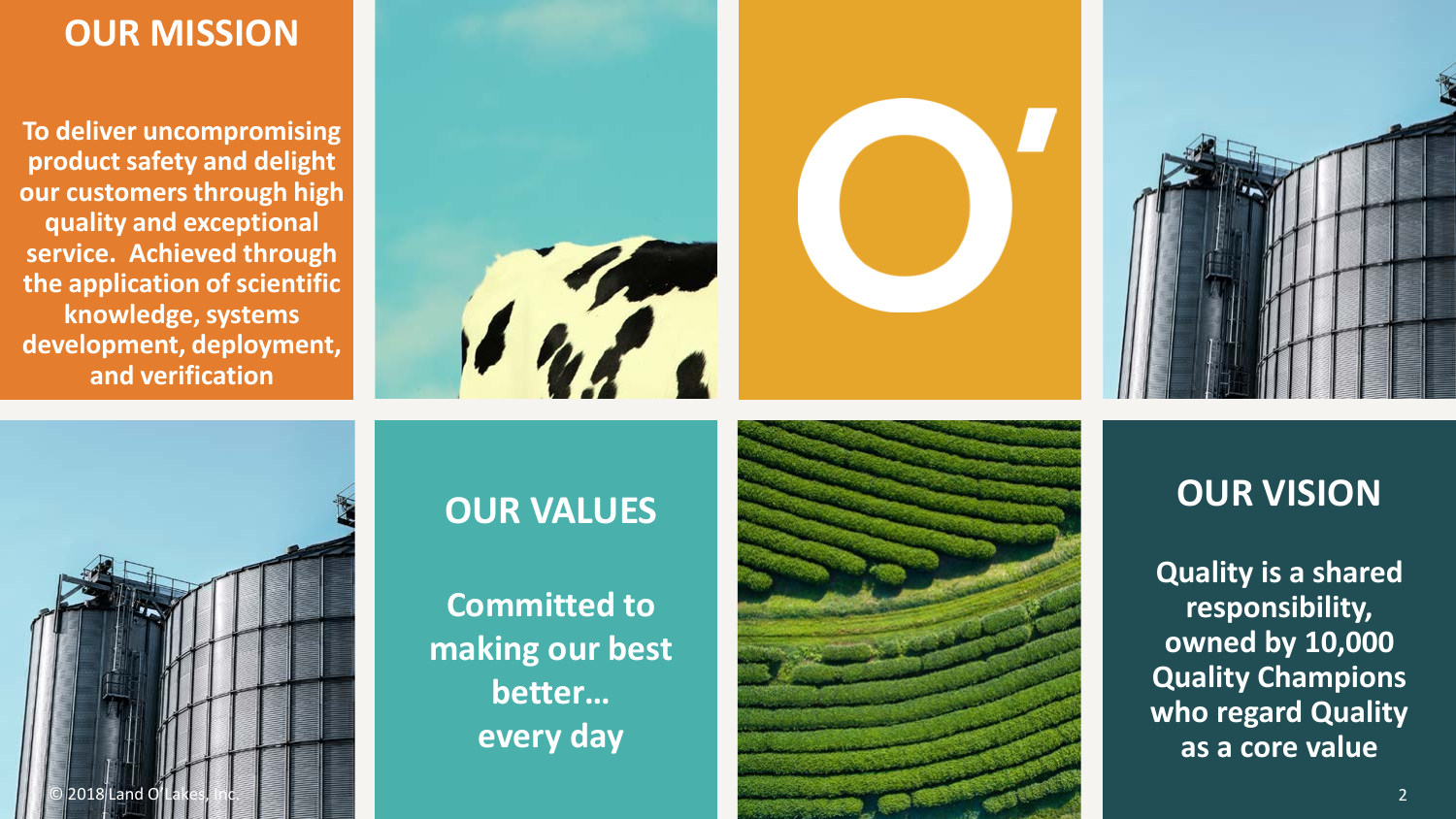**Three initial activities related to the GFSI Culture Model** 

# **GFSI Culture mapping exercise**

**Quality-Operations Leadership teams focus day**

**Evaluation of the company Internal QMS potential to measure culture**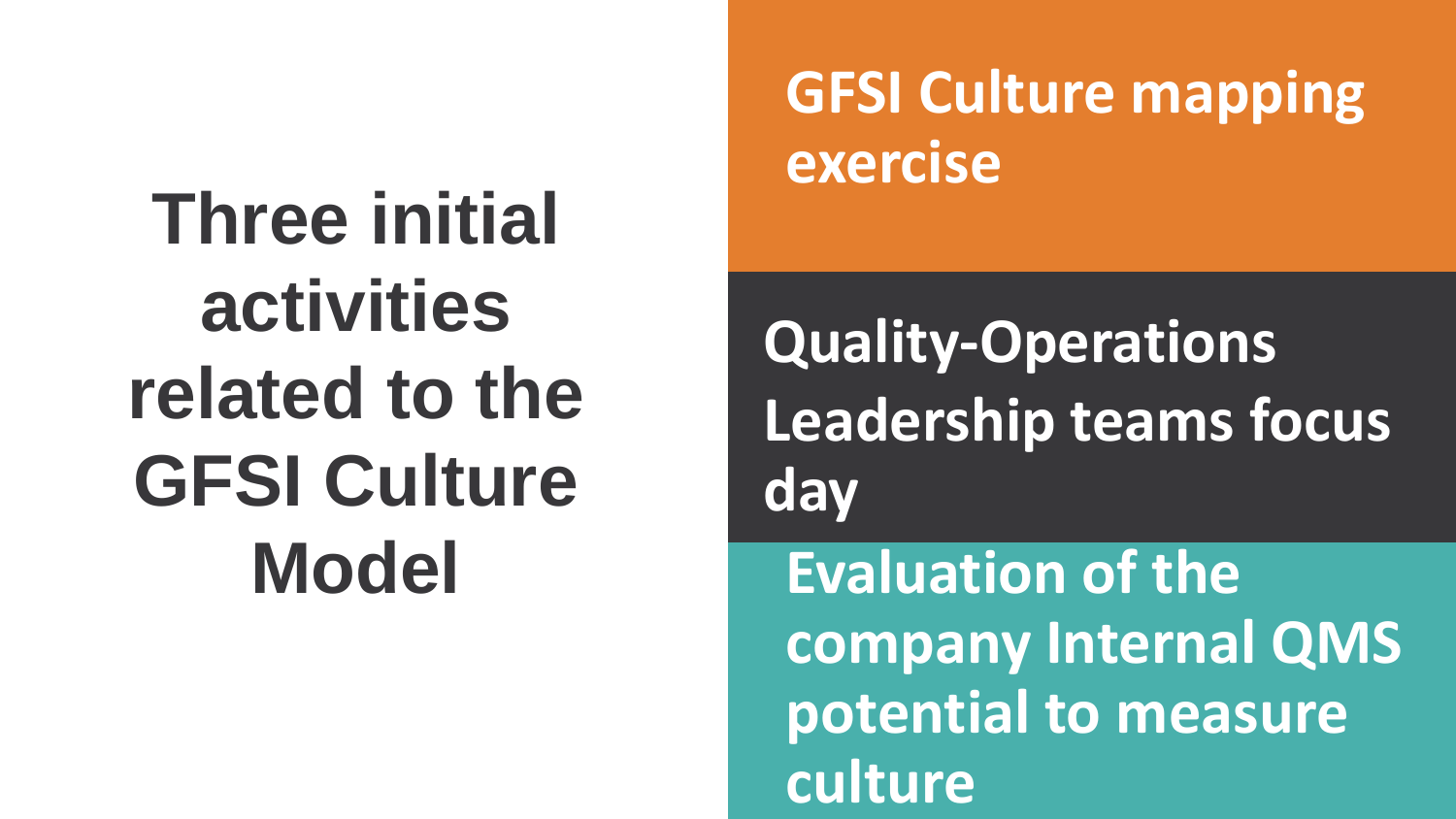## **1. GFSI Culture mapping exercise**

| People                                                       | Consistency                            | Adaptability                                 | <b>Hazards</b><br>and Risk<br>Awareness                     |
|--------------------------------------------------------------|----------------------------------------|----------------------------------------------|-------------------------------------------------------------|
| <b>Steering team</b><br>alignment on<br><b>EQMS Programs</b> | <b>Scorecards/Goals</b>                | <b>Crisis/Incident</b><br><b>Management</b>  | <b>HACCP Deep</b><br><b>Dives</b>                           |
| <b>Training programs</b><br>and Learning                     | <b>Review</b>                          |                                              | <b>FSMA Readiness</b>                                       |
|                                                              | <b>IT tools</b>                        |                                              |                                                             |
| <b>EBP relationships</b>                                     |                                        | <b>Communication</b><br><b>Efforts</b>       | <b>HACCP/PCQI</b><br><b>Training</b><br><b>Requirements</b> |
| <b>Risk</b>                                                  |                                        |                                              | <b>Incident</b>                                             |
| efforts                                                      | <b>Quality Plans</b>                   |                                              | investigations                                              |
| <b>Quality Awards &amp;</b><br>routine<br>recognition        | <b>CAPAS</b>                           | M&A                                          | <b>Audits</b>                                               |
|                                                              | <b>Academy</b><br><b>Communication</b> | <b>Management</b><br><b>Training Rollout</b> | <b>Risk</b><br>New products,                                |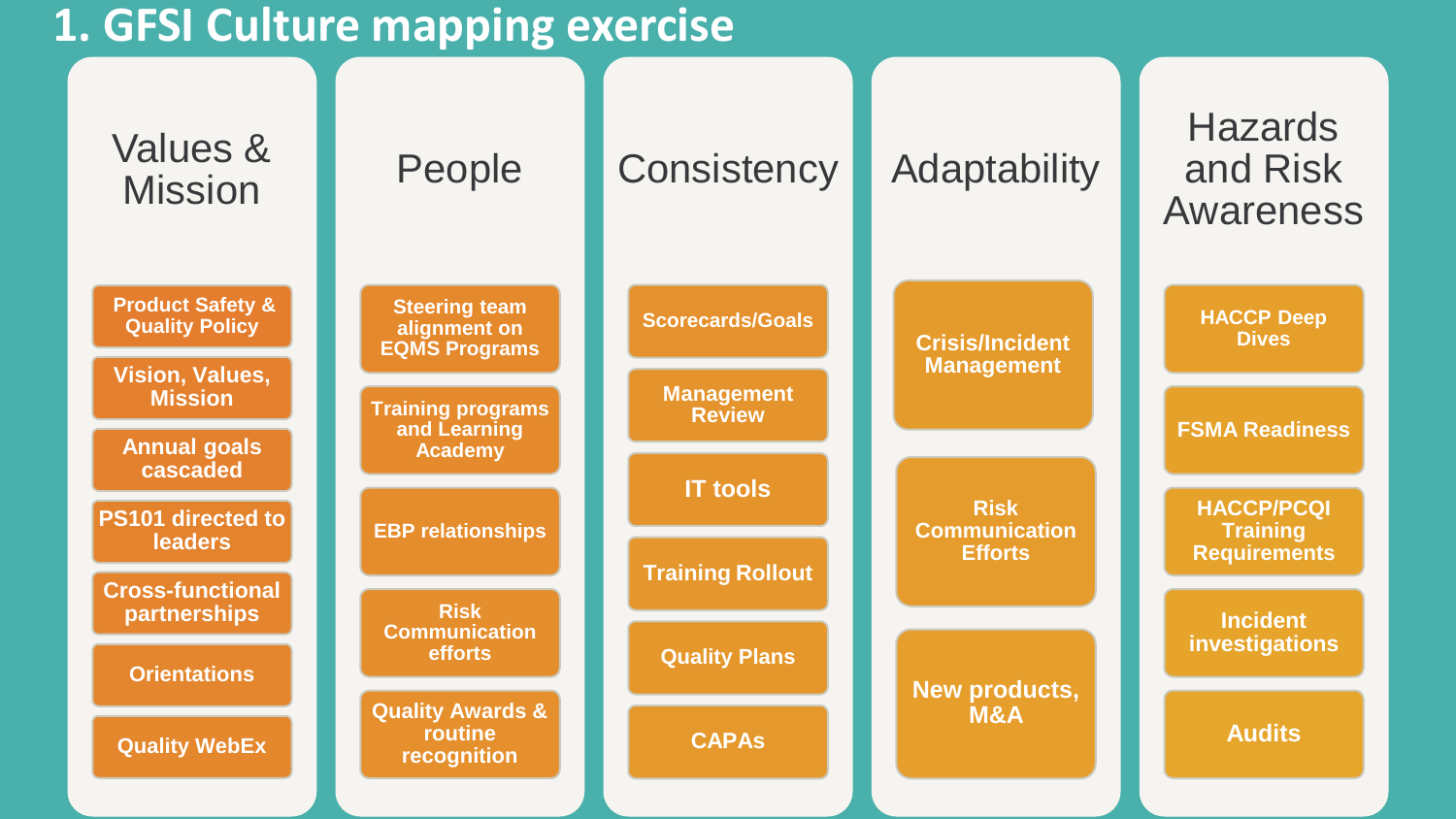## **2. Quality and Operations Leadership teams focus day**

- Cross functional leaders came together, analyzed, discussed and debated the GFSI cultural dimensions
- Excellent ideas, discussion, engagement and thoughts for future development

#### **Values and Mission**

- Different functions have different mission/vision statements. There is an opportunity to include them in the overarching LOL values/vision:
- "I feed Human Progress by..."

#### **People**

- Simplify the message to build Company Pride highlighting positive metrics
- Meaningful recognition not a corporate initiative

#### **Consistency**

• During the routine audit process, evaluate key clauses defining culture.

#### **Adaptability**

• More broadly share the crisis management process including the "decision making" process

#### **Hazards and Risk Awareness**

• Having stronger alignment with the business/senior leaders e.g. during a crisis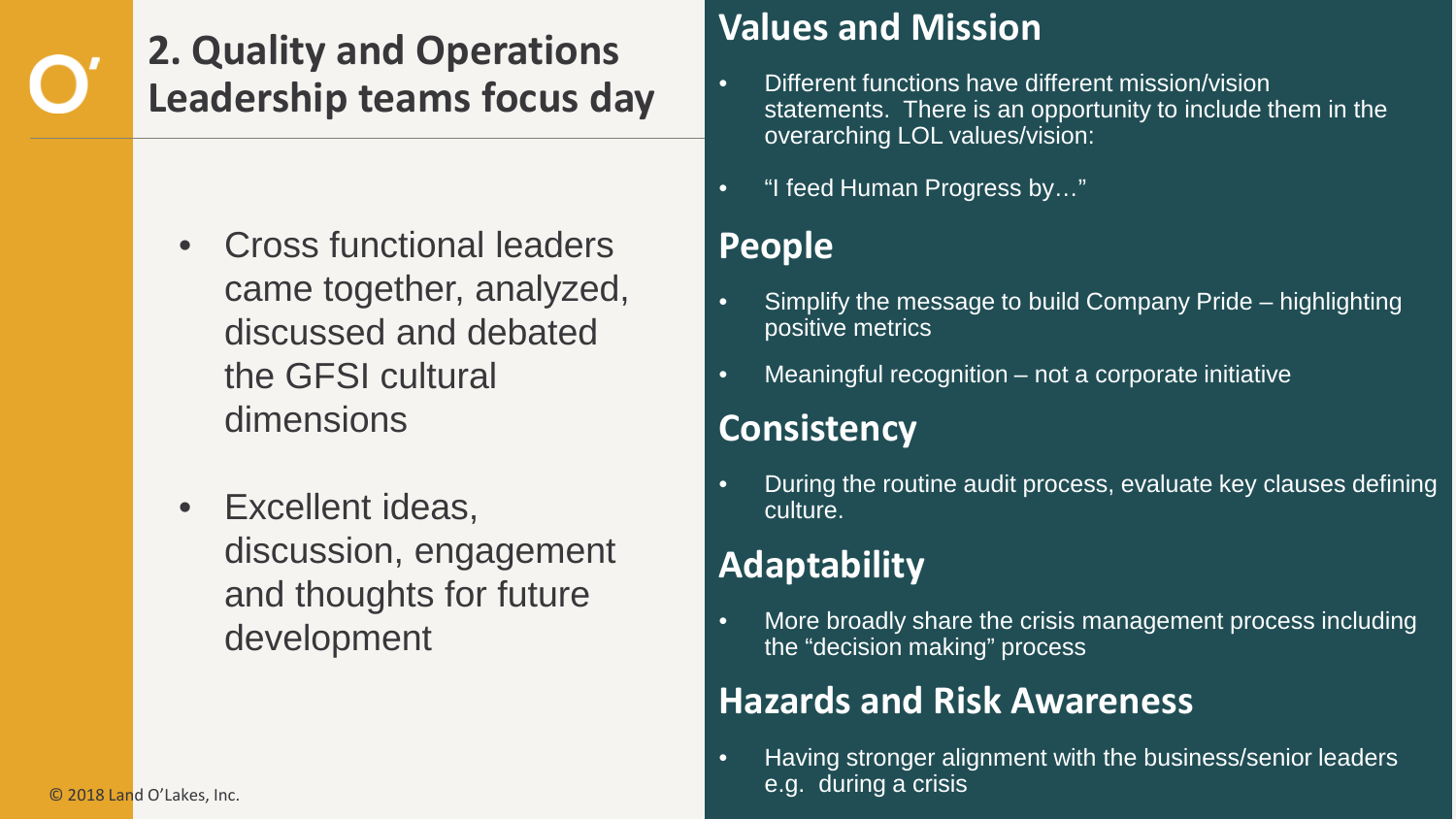# **3. Evaluation of the company Internal QMS potential to measure culture:**

- Using the GFSI Dimensions to determine which clauses are indicative of a cultural behavior
- Metric development
- Integrated into the standard QMS assessments



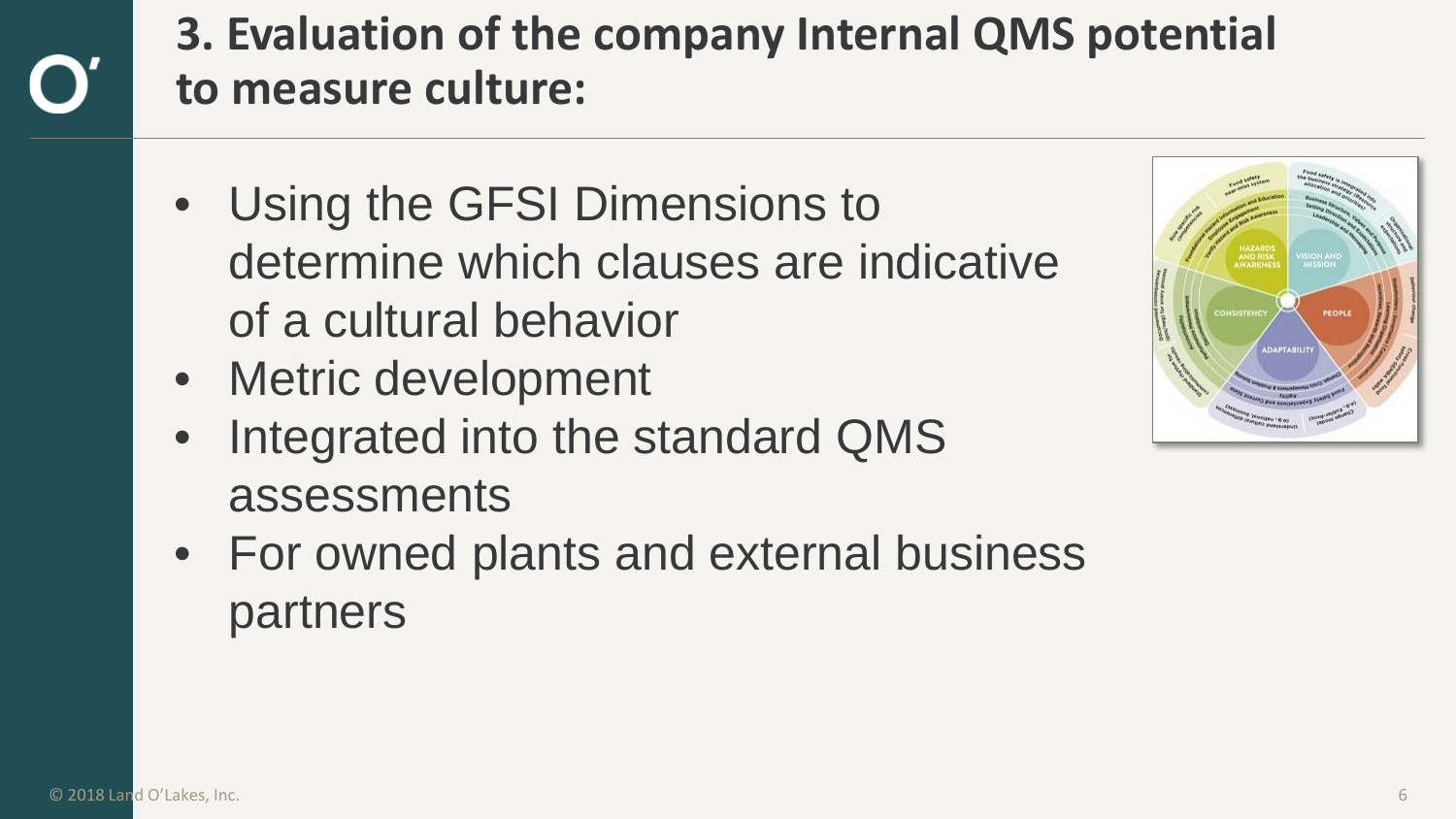# **Be one of the**

**10,000**

**Quality**  Champions

7